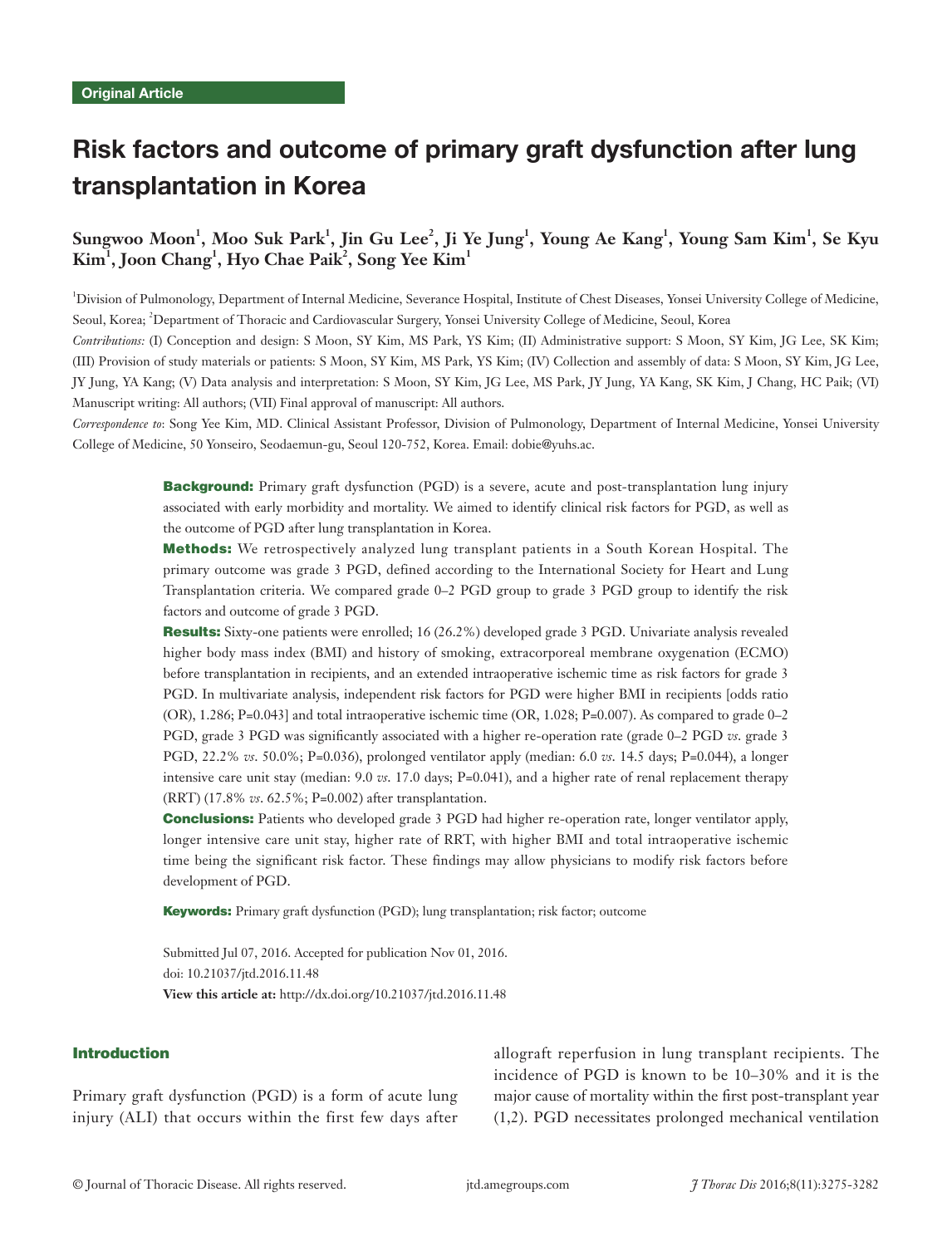and a longer stay in the intensive care unit (ICU), and leads to poor functional outcomes and an increased risk of bronchiolitis obliterans syndrome (1,2). PGD grade 3 is associated with worse clinical outcomes than other PGD grades regardless of time point (3,4). Therefore, the identification of risk factors for PGD, especially PGD grade 3, is very important for improving the outcomes of lung transplantation patients.

Several studies have attempted to identify clinical risk factors for PGD after lung transplantation, but have given conflicting results, possibly as a result of different sample sizes, inconsistencies in PGD definition, and a failure to consider multiple clinical factors (4-6). Since 2005, when *the International Society for Heart and Lung Transplantation* (*ISHLT*) published guidelines for PGD, its definition has become more consistent, although differences of clinical factors associated with PGD between centers can still remain (1,4,5,7).

Studies of PGD after lung transplantation are particularly limited in Asia, despite the growing use of this procedure, and we have therefore sought to identify clinical risk factors for PGD and to study the outcomes of PGD in order to improve the care of lung transplantation patients in Korea.

# **Methods**

# *Study design and population*

We performed a retrospective study using data collected between January 2010 and March 2014 in one tertiary care hospital in South Korea. Sixty-one patients aged ≥18 years who underwent single or bilateral lung transplantation were performed lung transplantation during study period and all the patients were enrolled.

# *Lung transplantation*

- (I) Method of lung harvesting, preservation solution, anterograde and/or retrograde perfusion. All organs were recovered en bloc and organ was obtained from mechanically assisted brain-dead donors. For preservation solution, low-potassium dextran solution (Perfadex® ; Duraent Biologicals, Hyderabad, India) was used. Anterograde and retrograde flushing were used.
- (II) Technique of implantation: clamshell incision in fourth intercostal space was used in double lung transplantation. Anterolateral thoracotomy was also used. When double lung transplantation was

### 3276 Moon et al. PGD after lung transplantation in Korea

performed, right side organ was usually implanted first.

(III) Criteria for extracorporeal life support (CPB *vs*. ECMO): patients with preoperative ECMO underwent surgery with ECMO support, but if the patient could not tolerate with ECMO support, CPB was instituted. When the patient was hemodynamically unstable or the patient cannot tolerate to pulmonary artery clamping or single-lung ventilation, CPB was instituted.

# *Definition of PGD grading*

We graded PGD according to the ISHLT criteria, based on the partial pressure of oxygen  $(PaO_2)/$ fraction of inspired  $oxygen (FiO<sub>2</sub>)$  ratio and the presence of diffuse parenchymal infiltrates in the allograft on a chest radiograph (1,3,8). And we diagnosed PGD after excluding other diagnosis. As for infection such as pneumonia, clinical situation and parameters such as CRP, fever and sputum characteristics were used. And to rule out vascular anatomic complication, clinical situation was considered and if needed, imaging modalities such as ultrasonography was used. The primary outcome was the development of grade 3 PGD  $(PaO_2/FiO_2)$ ratio <200) at 48 or 72 hours after transplantation, and the clinical outcome after grade 3 PGD.

# *Variables*

The evaluated factors of recipients were age, gender, body mass index (BMI) ( $\text{kg/m}^2$ ), preoperative diagnosis, the use of extracorporeal membrane oxygenation (ECMO) before lung transplantation, echocardiographic parameters before lung transplantation, smoking history, transplantation type, the use of cardiopulmonary bypass (CPB) during surgery, and the intraoperative ischemic time. Ischemic time was defined as the ischemic period between the initiation of the aorta cross clamp to the start of cold perfusion. The clinical data of donors were also evaluated, including age, gender, BMI, smoking history, heart function as assessed by echocardiography, oxygenation, and duration of ventilator use. Participants were classified into five BMI groups according to the World Health Organization's criteria for Asia-Pacific populations (9): BMI <18.5, 18.5≤ BMI <23.0, 23.0≤ BMI <25.0, 25.0≤ BMI <30.0, and 30.0≤ BMI.

# *Clinical outcome*

We evaluated the clinical outcome after PGD which was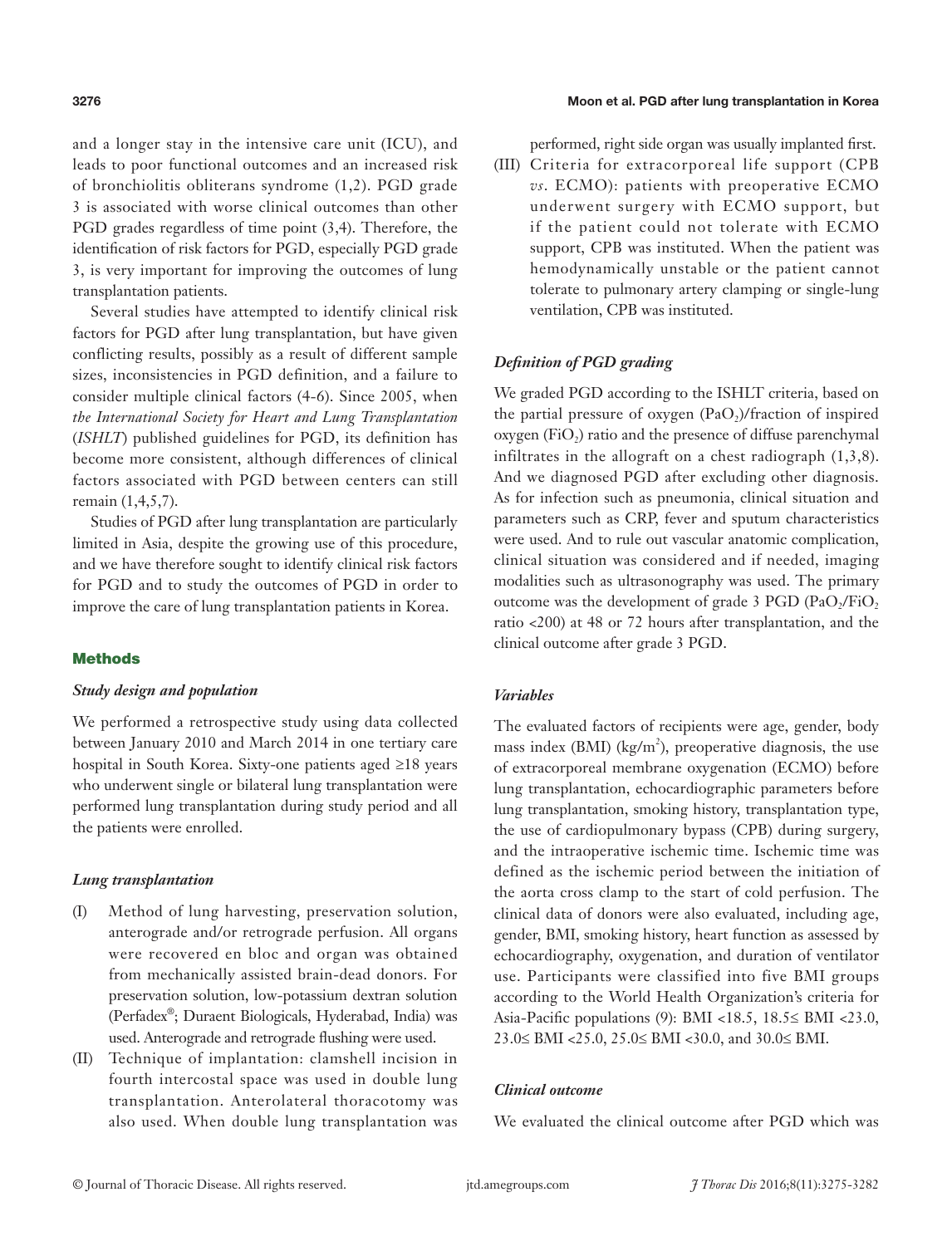evaluated by re-operation, postoperative ventilator days, postoperative ICU stay, acute kidney injury, need for renal replacement therapy (RRT) after transplantation, tracheostomy, and postoperative hospital stay. The definition of re-operation was the operation which was performed after transplantation due to any cause. The cause of re-operation included the bleeding, empyema, bronchopleural fistula, wound dehiscence and pericardial effusion.

#### *Statistical analysis*

Data are described as numbers (percentages) or medians [interquartile ranges (IQRs)]. We compared variables using the Mann-Whitney or Chi-square test. Potential risk factors for grade 3 PGD previously identified in the literature and shown by univariate analysis in our study or with hypothetical clinical or biologic plausibility were selected for analysis (1-8,10-18). A logistic regression model was used to identify the independent variables associated with grade 3 PGD. A two-tailed P value <0.05 was considered statistically significant. The PASW Statistics 18 software package (IBM, Armonk, New York, USA) was used for all analyses.

#### *Ethics*

The research protocol was approved by the Institutional Review Board (IRB) of Severance Hospital (IRB No. 4-2013-0770).

#### **Results**

A total of 61 patients who received lung transplantation were enrolled. A total of 16 subjects (26.2%) met criteria for grade 3 PGD at the first 48 or 72 hours after transplantation.

Baseline characteristics of recipients and univariate analysis of variables related to recipients stratified by PGD status are presented in *Table 1.* Median age (grade 0–2 PGD *vs*. grade 3 PGD: 52 years, range 21–71 years *vs*. 53.5 years, 21–69 years; P=0.544) and the proportion of male patients (51.1% *vs*. 68.7%; P=0.222) were not significantly different between the grade 0–2 and grade 3 PGD groups. Idiopathic pulmonary fibrosis was the most common diagnosis before transplantation in both groups (44.4% *vs*. 50.0%, P=0.734). A higher BMI (median: 19.2, IQR 16.9–21.6 *vs*. median: 22.9, IQR 20.1–26.6, P=0.002), any history of smoking (13.3% *vs*. 50.0%, P=0.038), and ECMO use before transplantation (13.3% *vs*. 37.5%, P=0.037) were significantly more common in the grade 3 than in the grade 0–2 PGD group.

The univariate analyses of variables related to the donor and operation are summarized in *Tables 2* and *3*. There were no donor-related variables associated with grade 3 PGD. Age, gender, BMI, smoking history, PaO<sub>2</sub>/FiO<sub>2</sub> ratio before transplantation, the duration of ventilator use, the type of transplantation, and intraoperative cardiopulmonary support were not associated with grade 3 PGD. Only the total intraoperative ischemic time was significantly longer in the grade 3 PGD group than in the grade 0–2 PGD group (median: 350.0 min, IQR 319.0–396.0 min *vs*. 307.0 min, IQR: 283.3–363.3 min, P=0.012).

Multivariate analysis revealed that a high BMI in recipients [odds ratio (OR), 1.286; 95% confidence interval  $(CI)$ , 1.008–1.640; P=0.043] and a longer intraoperative ischemic time (OR, 1.028; 95% CI, 1.008–1.048; P=0.007) were independent risk factors for grade 3 PGD (*Table 4*).

The outcomes of grade 0–2 and grade 3 PGD patients are summarized in *Table 5*. Grade 3 PGD was significantly associated with a higher re-operation rate (grade 0–2 PGD *vs*. grade 3 PGD: 22.2% *vs*. 50.0%; P=0.036), prolonged ventilation (median: 6.0 days, IQR 4.0–18.5 days *vs*. 14.5 days, IQR: 8.0–30.0 days; P=0.044), a longer ICU stay (median: 9.0 days, IQR: 6.0–24.0 days *vs*. 17.0 days, 9.5– 35.0 days; P=0.041), and a higher rate of RRT (17.8% *vs*. 62.5%; P=0.001) after transplantation.

#### **Discussion**

In this study, we identified risk factors for grade 3 PGD at 48 or 72 hours after lung transplantation, and assessed the outcome of these patients. A higher BMI in recipients and a longer total intraoperative ischemic time were associated with grade 3 PGD after lung transplantation, and the outcome of grade 3 PGD patients was poorer than that of patients with grade 0–2 PGD with respect to the rate of reoperation, the duration of ventilator treatment, the length of ICU stay, and the rate of RRT.

PGD is a rather common complication, occurring in 10–30% of lung transplant recipients (1,8). Diamond *et al*. found that the incidence of grade 3 PGD varied (2–27%) across multiple centers in the US, although a consistent definition of PGD was used (5). They concluded that the distribution of risk factors, the lack of a standardized treatment approach, and differences in patient characteristics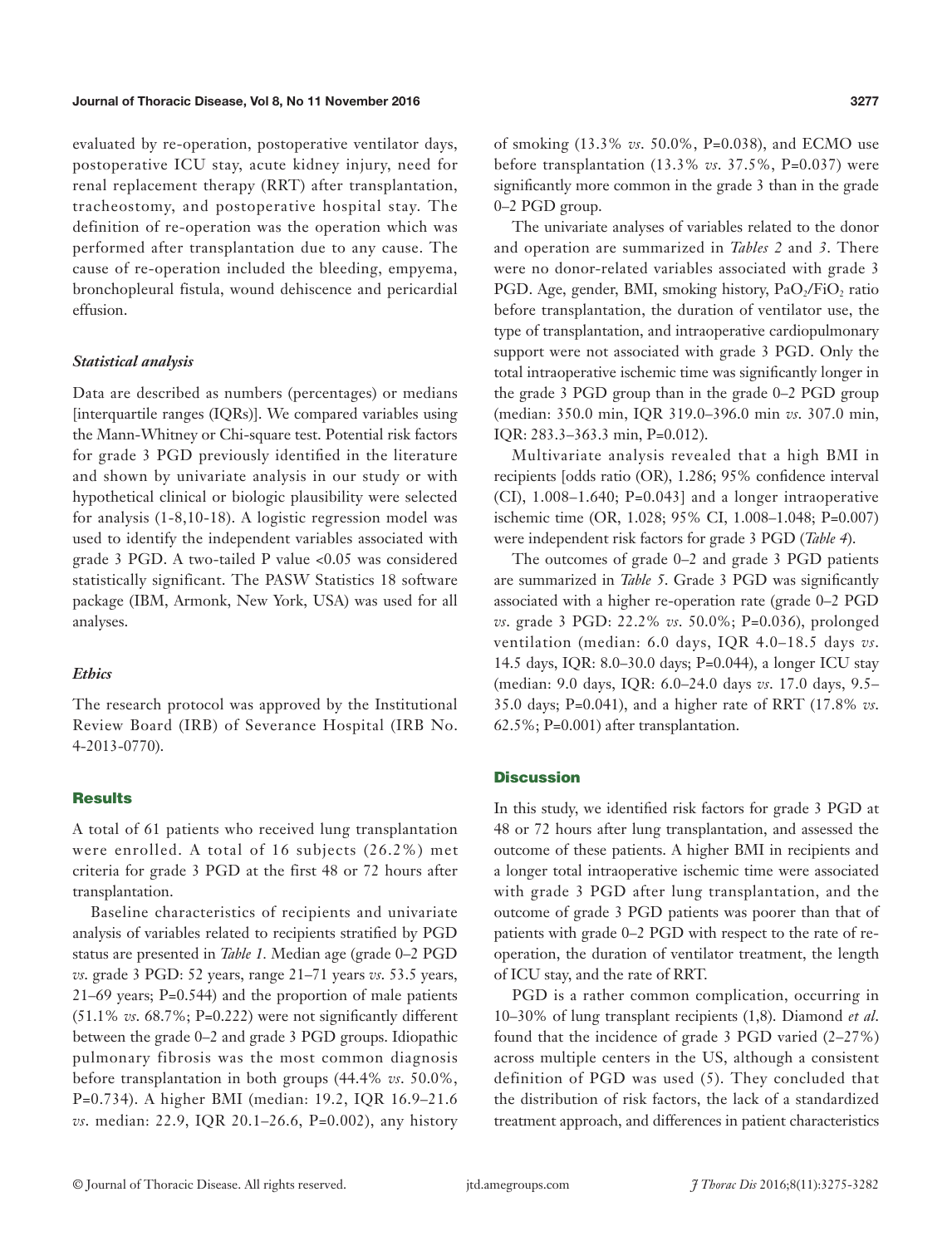# 3278 Moon et al. PGD after lung transplantation in Korea

**Table 1** Baseline characteristics of recipients and univariate analysis of variables related with recipients stratified by PGD status

| Variables                              | Total $(n=61)$   | PGD 0-2 (n=45)   | PGD 3 (n=16)      | P value |
|----------------------------------------|------------------|------------------|-------------------|---------|
| Age, median [range]                    | 52 [21-71]       | 52 [21-71]       | 53.5 [21-69]      | 0.544   |
| Gender, male, n (%)                    | 34 (55.7)        | 23(51.1)         | 11 (68.7)         | 0.222   |
| BMI, kg/m <sup>2</sup> , median (IQRs) | 20.1 (17.6-23.0) | 19.2 (16.9-21.6) | 22.9 (20.1-26.6)  | 0.002   |
| BMI by category, n (%)                 |                  |                  |                   | 0.005   |
| < 18.5                                 | 19 (31.1)        | 17 (37.8)        | 2(12.5)           |         |
| 18.5-23.4                              | 30 (49.2)        | 22(48.9)         | 8(50.0)           |         |
| $23.5 - 24.9$                          | 3(4.9)           | 3(6.7)           | 0(0)              |         |
| $25 - 29.9$                            | 9(14.8)          | 3(6.7)           | 6(3.6)            |         |
| >30                                    | 0(0)             | 0(0)             | 0(0)              |         |
| <b>ABO</b>                             |                  |                  |                   | 0.903   |
| Α                                      | 20 (32.8)        | 15(33.3)         | 5(31.3)           |         |
| B                                      | 19(31.1)         | 14(31.1)         | 5(31.3)           |         |
| AB                                     | 5(8.2)           | 3(6.7)           | 2(12.5)           |         |
| O                                      | 17 (27.9)        | 13 (28.9)        | 4(25.0)           |         |
| Transplant type, single, n (%)         | 6(9.8)           | 5(11.1)          | 1(6.3)            | 0.703   |
| Smoking history, yes, n (%)            | 12 (19.7)        | 6(13.3)          | 6(50.0)           | 0.038   |
| Primary diagnosis, n (%)               |                  |                  |                   | 0.734   |
| COPD                                   | 2(3.3)           | 2(4.4)           | 0(0)              |         |
| <b>IPF</b>                             | 28 (45.9)        | 20 (44.4)        | 8(50.0)           |         |
| CVD-ILD                                | 5(8.2)           | 3(6.7)           | 2(12.5)           |         |
| LAM                                    | 9(14.8)          | 7(15.6)          | 2(12.5)           |         |
| AIP                                    | 3(4.9)           | 2(4.4)           | 1(6.3)            |         |
| <b>PPAH</b>                            | 1(1.6)           | 1(2.2)           | 0(0)              |         |
| Destroyed lung                         | 6(9.8)           | 4(8.9)           | 2(12.5)           |         |
| BO after SCT                           | 5(8.2)           | 4(8.9)           | 1(6.3)            |         |
| Other                                  | 2(3.3)           | 2(4.4)           | 0(0)              |         |
| ECMO usage before TPL, n (%)           | 12 (19.7)        | 6(13.3)          | 6(37.5)           | 0.037   |
| ECMO duration before TPL (median, IQR) | 18 (2.75 - 27.5) | 22.5 (7.0-50.8)  | 12.0 (2.0-23.0)   | 0.336   |
| Cardiac catheterization parameter"     |                  |                  |                   |         |
| mPAP, mean (IQR)                       | 32 (25.0-42.0)   | 30.0 (23.5-40.0) | 36.0 (34.0-47.0)  | 0.375   |
| Echocardiographic parameters*          |                  |                  |                   |         |
| LVEF, median (IQR)                     | 65 (60-71)       | 65.0 (52.7–71.3) | 65.5 (57.3–71.0)  | 0.332   |
| $E/E'$ , median (IQR)                  | $9.5(7.7-11.8)$  | $10.0(6.0-12.0)$ | $8.7(7.8 - 10.3)$ | 0.962   |
| RVSP, median (IQR)                     | 46.5 (36.3-60)   | 46.0 (36.3-55.8) | 50.6 (35.0-72.2)  | 0.473   |
| RMWA, yes, n (%)                       | 4(8.1)           | 3(8.1)           | 1(8.3)            | 1.000   |

# , cardiac catheterization was performed only in 28 recipients in PGD 0–2 group and 7 in PGD 3 group; \*, echocardiography was performed only in 37 recipients in PGD 0–2 group and 12 in PGD 3 group. PGD, primary graft dysfunction; BMI, body mass index; IQRs, interquartile ranges; ABO, ABO blood type; COPD, chronic obstructive pulmonary disease; IPF, idiopathic pulmonary fibrosis; CVD-ILD, collagen vascular disease related interstitial lung disease; LAM, lymphangioleiomyomatosis; AIP, acute interstitial pneumonia; PPAH, primary pulmonary hypertension; BO, bronchiolitis obliterans; SCT, stem cell transplantation; ECMO, extracorporeal membrane oxygenation; TPL, transplantation; mPAP, mean pulmonary artery pressure; LVEF, left ventricular ejection fraction; E/E', ratio of early diastolic trans-mitral flow velocity and mitral annular velocity; RVP, right ventricle systolic pressure; RMWA, regional wall motion abnormality.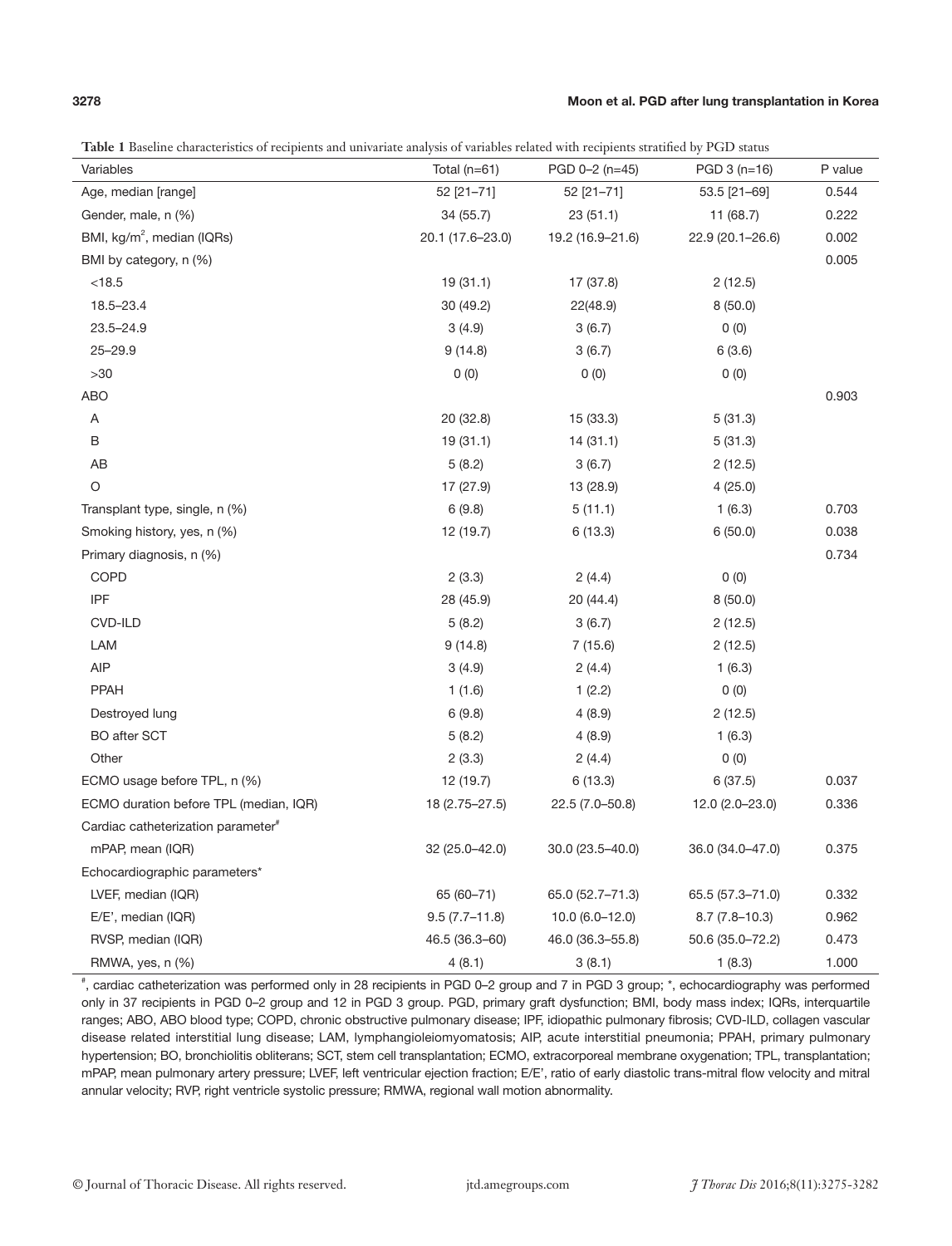### Journal of Thoracic Disease, Vol 8, No 11 November 2016 3279

| Variables                                | PGD 0-2 (n=45)      | $PGD 3 (n=16)$      | P value |
|------------------------------------------|---------------------|---------------------|---------|
| Age, median [range]                      | 41 [33-51]          | 43.5 [39-49.5]      | 0.533   |
| Gender, male, n (%)                      | 32(71.1)            | 13(81.3)            | 0.432   |
| BMI, $kg/m^2$ , median (IQR)             | 21.8 (19.9-24.0)    | 22.8 (20.3-26.0)    | 0.718   |
| Smoking history, yes, n (%)              | 14 (31.8)           | 8(50.0)             | 0.234   |
| LVEF, median $(IQR)^*$                   | $60.0(50.8 - 65.3)$ | 59.5 (54.8-67.8)    | 0.575   |
| PF ratio, median (IQR)                   | 455.8 (389.8-518.3) | 443.6 (361.0-515.5) | 0.412   |
| Ventilator using time, hrs, median (IQR) | 118.0 (80.8-195.5)  | 94.5 (62.3–126.3)   | 0.148   |

\*, data of LVEF was obtained by echocardiography. PGD, primary graft dysfunction; BMI, body mass index; IQRs, interquartile ranges; LVEF, left ventricular ejection fraction; PF,  $PaO<sub>2</sub>/FiO<sub>2</sub>$ .

**Table 3** Univariate analysis of variables related with operation stratified by PGD status

| Variables                                | PGD 0-2 (n=45)      | $PGD 3 (n=16)$      | P value |
|------------------------------------------|---------------------|---------------------|---------|
| TPL type                                 |                     |                     | 0.703   |
| Double, n (%)                            | 39 (86.7)           | 15 (93.8)           |         |
| Single, $n$ $(\%)$                       | 5(11.1)             | 1(6.3)              |         |
| Lung-heart TPL, n (%)                    | 1(2.2)              | 0(0)                |         |
| Cardiopulmonary support during operation |                     |                     | 0.071   |
| ECMO, n (%)                              | 26 (57.8)           | 5(31.2)             |         |
| CPB, n (%)                               | 19 (42.2)           | 11(68.8)            |         |
| Total ischemic time, min, median (IQR)   | 307.0 (283.3-363.3) | 350.0 (319.0-396.0) | 0.012   |

PGD, primary graft dysfunction; TPL, transplantation; CPB, cardiopulmonary bypass; ECMO, extracorporeal membrane oxygenation; IQR, interquartile ranges.

**Table 4** Multivariate analysis of variables stratified by PGD status

| Variables                             | <b>OR</b> | 95% CI          | P value |
|---------------------------------------|-----------|-----------------|---------|
| Age, yrs                              | 0.963     | 0.894-1.037     | 0.321   |
| Male sex                              | 0.433     | 0.047-3.987     | 0.460   |
| BMI, $kg/m2$                          | 1.286     | 1.008-1.640     | 0.043   |
| Recipient smoking history, pyrs       | 10.311    | 0.667-159.462   | 0.095   |
| Preoperative ECMO usage in recipients | 6.217     | 0.807-47.866    | 0.079   |
| CPB usage during operation (vs. ECMO) | 5.026     | 0.657-38.454    | 0.067   |
| Donor smoking history, pyrs           | 0.522     | $0.096 - 2.850$ | 0.453   |
| Total ischemic time, min              | 1.028     | 1.008-1.048     | 0.007   |

PGD, primary graft dysfunction; OR, odds ratio; CI, confidence interval; BMI, body mass index; ECMO, extracorporeal membrane oxygenation; TPL, transplantation; CPB, cardiopulmonary bypass.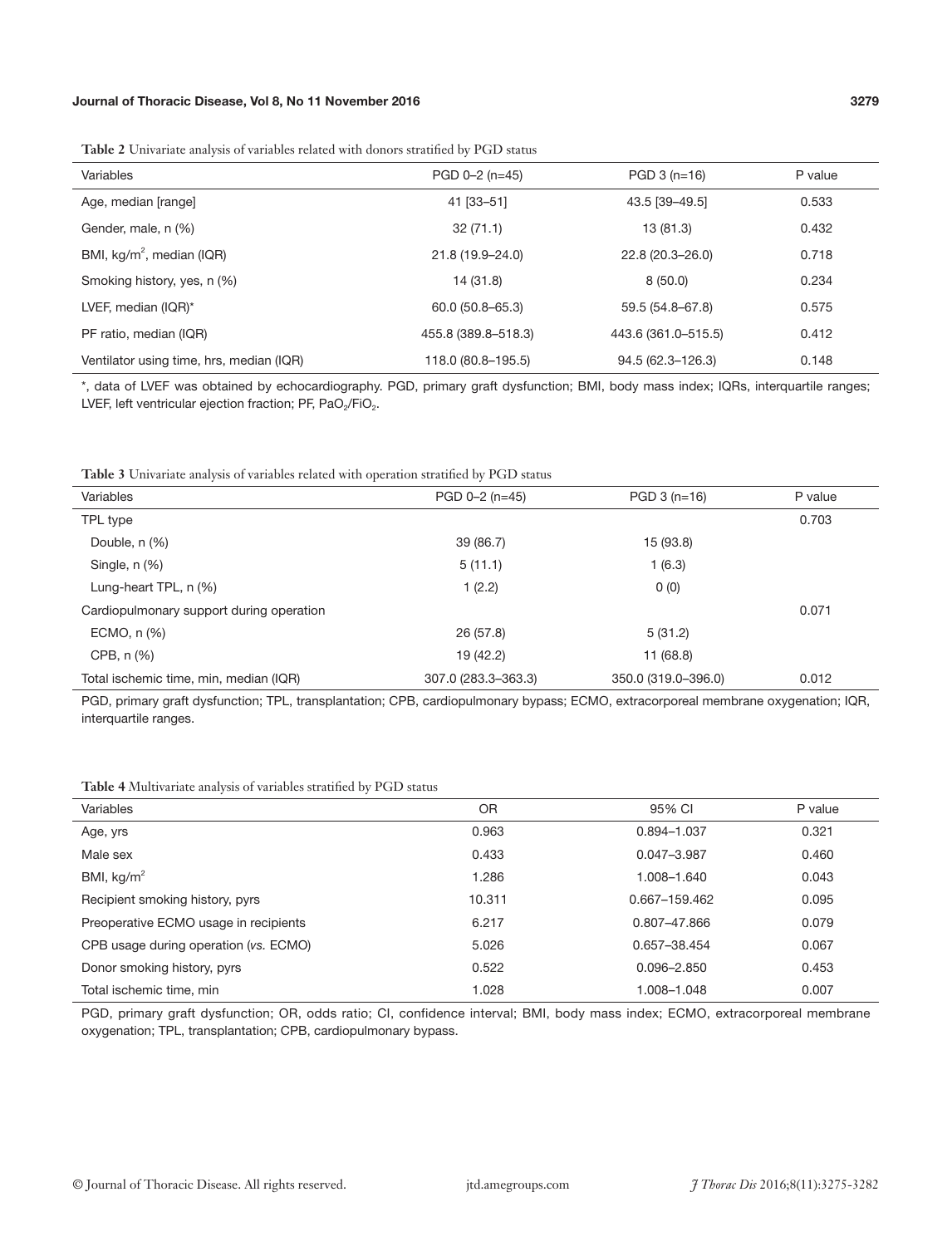| $\overline{\phantom{a}}$<br>$\overline{\phantom{a}}$ |                     |                  |         |  |
|------------------------------------------------------|---------------------|------------------|---------|--|
| Variables                                            | PGD 0-2 (n=45)      | $PGD 3 (n=16)$   | P value |  |
| Re-operation after TPL, yes, n (%)                   | 10(22.2)            | 8(50.0)          | 0.036   |  |
| Postoperative ventilator usage, days, median (IQR)   | $6.0(4.0-18.5)$     | 14.5 (8.0-30.0)  | 0.044   |  |
| ICU stay after operation, days, median (IQR)         | $9.0(6.0 - 24.0)$   | 17.0 (9.5-35.0)  | 0.041   |  |
| AKI, n (%)                                           | 24 (53.3)           | 12(75.0)         | 0.013   |  |
| RRT, n (%)                                           | 8(17.8)             | 10(62.5)         | 0.001   |  |
| Tracheostomy, n (%)                                  | 22(48.9)            | 11(68.8)         | 0.171   |  |
| Postoperative hospital stay, days, median (IQR)      | $31.0(24.0 - 66.0)$ | 22.0 (14.5-73.0) | 0.231   |  |

PGD, primary graft dysfunction; TPL, transplantation; ICU, intensive care unit; AKI, acute kidney injury; RRT, renal replacement therapy; IQR, interquartile ranges.

may have contributed to this variation. In our study, the incidence of grade 3 PGD was 26.2%. Although the total number of lung transplantations in Korea is relatively small, the incidence of grade 3 PGD was equivalent to that reported in some previous studies, suggesting that similar factors were associated with grade 3 PGD.

Some studies reported that donor smoking history, alcohol consumption, being overweight, a single lung transplantation, use of CPB during the operation, preoperative medical history of sarcoidosis or pulmonary artery hypertension, and higher preoperative mean pulmonary artery pressure were risk factors for PGD after lung transplantation (1,2,10-13,19). Other studies found that female gender and the use of transfusion were risk factors for the development of PGD (5,7).

In this study, a higher BMI was significantly associated with grade 3 PGD, which concurs with the findings of a previous report in which overweight and obese patients were enrolled (12). However, because the proportion of overweight and obese patients in our study was low, caution is required in the interpretation of its results. Underweight patients have many problems in transplantation, nevertheless, their risk of grade 3 PGD tend to be low compared to normal body weight patients in our study. Possible mechanisms through which a higher BMI increases the risk of grade 3 PGD are leptin-mediated lung inflammation and the production of pro-inflammatory cytokines from adipose tissues and macrophages (12,20,21).

A longer intraoperative ischemic time was also found to be a risk factor for grade 3 PGD in our study. Previous studies have had conflicting findings in this respect. Thabut and colleagues found that cold ischemic time was associated with poor outcomes among patients with PGD (14), whilst other groups reported that there was no association

between ischemic time and PGD (5,8,15,16). There could be a threshold ischemic time for the development of significant ischemic reperfusion injury, and thus the development of PGD might vary between centers that have different mean intraoperative ischemic times. However, the exact relationship between ischemic time and PGD is not fully understood. Future research into these underlying mechanisms may lead to improved preventive strategies.

Although not statistically significant in multivariate analysis, factors such as smoking history in recipients (13.3% *vs*. 50.0%; P=0.038) and the use of ECMO before transplantation (13.3% *vs*. 37.5%; P=0.037) were associated with grade 3 PGD in univariate analysis. Smoking and the use of ECMO can induce systemic inflammation and ECMO may be related to a poor general condition of the recipient. Thus, systemic inflammation or the recipient's general condition may be associated with PGD after transplantation.

The outcome of the grade 3 PGD group was poorer than that of the grade 0–2 PGD group, in agreement with previous studies (5,17,18). Although a longer stay in ICU and longer ventilator use in the grade 3 PGD group were consistent with other studies, a higher rate of re-operation, acute kidney injury, and RRT in grade 3 PGD patients has not been reported before. This may be the result of severe hypoxia in grade 3 PGD, or possibly the poorer condition of recipients as the rate of ECMO usage before transplantation was higher in the grade 3 PGD group.

This study had a number of strengths and limitations. The strengths includes the fact that this is the first study of PGD after lung transplantation in Asia, and our findings reveal that the incidence, risk factors, and outcome of PGD were relatively similar to those reported by previous international reports. Limitations include the use of only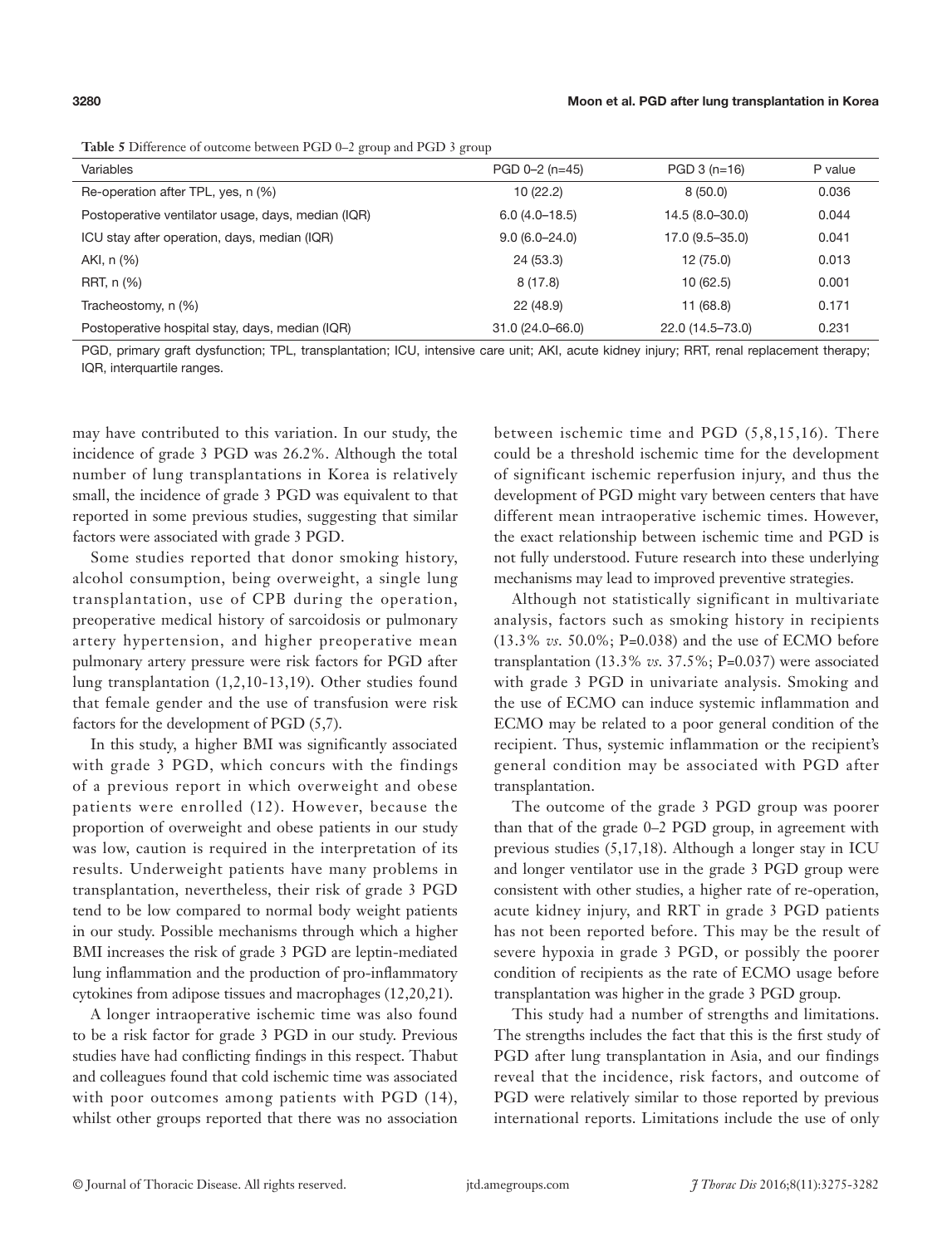#### Journal of Thoracic Disease, Vol 8, No 11 November 2016 3281 3281 3281 3281 3281

one center, the potential for bias, and the exclusion of factors such as final mortality. Second, we were confused in excluding edema and infection from PGD in some patients. However, several methods were used to differentiate PGD from other conditions. To exclude pneumonia, symptoms such as fever or increased sputum, culture, C-reactive protein, and response to antibiotics were monitored. And echocardiography was routinely used to exclude cardiogenic pulmonary edema and pulmonary venous outflow obstruction. Third, factors such as intraoperative transfusion and elevated mean pulmonary artery pressure in donors, which are known risk factors for PGD, were not fully analyzed due to limited information. Finally, this study was relatively small and retrospective in nature. Further prospective studies are needed that include greater patient numbers.

In conclusion, we have identified risk factors associated with the development of grade 3 PGD and assessed the outcome of grade 3 PGD after lung transplantation. Patients who developed grade 3 PGD had higher reoperation rate, longer ventilator apply, longer intensive care unit stay, higher rate of RRT, with higher BMI and total intraoperative ischemic time being the significant risk factor. Our findings could be used to develop predictive models to help physicians to modify identifiable risk factors prior to the development of PGD.

#### Acknowledgements

None.

#### Footnote

*Conflicts of Interest:* The authors have no conflicts of interest to declare.

*Ethical Statement:* The study was approved by the Institutional Review Board (IRB) of Severance Hospital (No. 4-2013-0770).

### **References**

- 1. Christie JD, Carby M, Bag R, et al. Report of the ISHLT working group on primary lung graft dysfunction part II: definition—a consensus statement of the international society for heart and lung transplantation. J Heart Lung Transplant 2005;24:1454-9.
- 2. Lee JC, Christie JD, Keshavjee S. Primary graft

dysfunction: definition, risk factors, short- and long-term outcomes. Semin Respir Crit Care Med 2010;31:161-71.

- 3. Christie JD, Bellamy S, Ware LB, et al. Construct validity of the definition of primary graft dysfunction after lung transplantation. J Heart Lung Transplant 2010;29:1231-9.
- 4. Suárez López VJ, Miñambres E, Robles Arista JC, et al. Primary graft dysfunction after lung transplantation. Med Intensiva 2012;36:506-12.
- 5. Diamond JM, Lee JC, Kawut SM, et al. Clinical risk factors for primary graft dysfunction after lung transplantation. Am J Respir Crit Care Med 2013;187:527-34.
- 6. Nosotti M, Palleschi A, Rosso L, et al. Clinical risk factors for primary graft dysfunction in a low-volume lung transplantation center. Transplant Proc 2014;46:2329-33.
- 7. Liu Y, Liu Y, Su L, et al. Recipient-related clinical risk factors for primary graft dysfunction after lung transplantation: a systematic review and meta-analysis. PLoS One 2014;9:e92773.
- 8. Christie JD, Kotloff RM, Pochettino A, et al. Clinical risk factors for primary graft failure following lung transplantation. Chest 2003;124:1232-41.
- 9. WHO/IASO/IOTF. The Asia-Pacific perspective: redefining obesity and its treatment. Health Communications Australia: Melbourne; 2000.
- 10. Fang A, Studer S, Kawut SM, et al. Elevated pulmonary artery pressure is a risk factor for primary graft dysfunction following lung transplantation for idiopathic pulmonary fibrosis. Chest 2011;139:782-7.
- 11. Shah RJ, Diamond JM, Cantu E, et al. Objective estimates improve risk stratification for primary graft dysfunction after lung transplantation. Am J Transplant 2015;15:2188-96.
- 12. Lederer DJ, Kawut SM, Wickersham N, et al. Obesity and primary graft dysfunction after lung transplantation: the lung transplant outcomes group obesity study. Am J Respir Crit Care Med 2011;184:1055-61.
- 13. Lowery EM, Kuhlmann EA, Mahoney EL, et al. Heavy alcohol use in lung donors increases the risk for primary graft dysfunction. Alcohol Clin Exp Res 2014;38:2853-61.
- 14. Thabut G, Vinatier I, Brugière O, et al. Influence of preservation solution on early graft failure in clinical lung transplantation. Am J Respir Crit Care Med 2001;164:1204-8.
- 15. Gammie JS, Stukus DR, Pham SM, et al. Effect of ischemic time on survival in clinical lung transplantation. Ann Thorac Surg 1999;68:2015-9; discussion 2019-20.
- 16. Fiser SM, Kron IL, Long SM, et al. Influence of graft